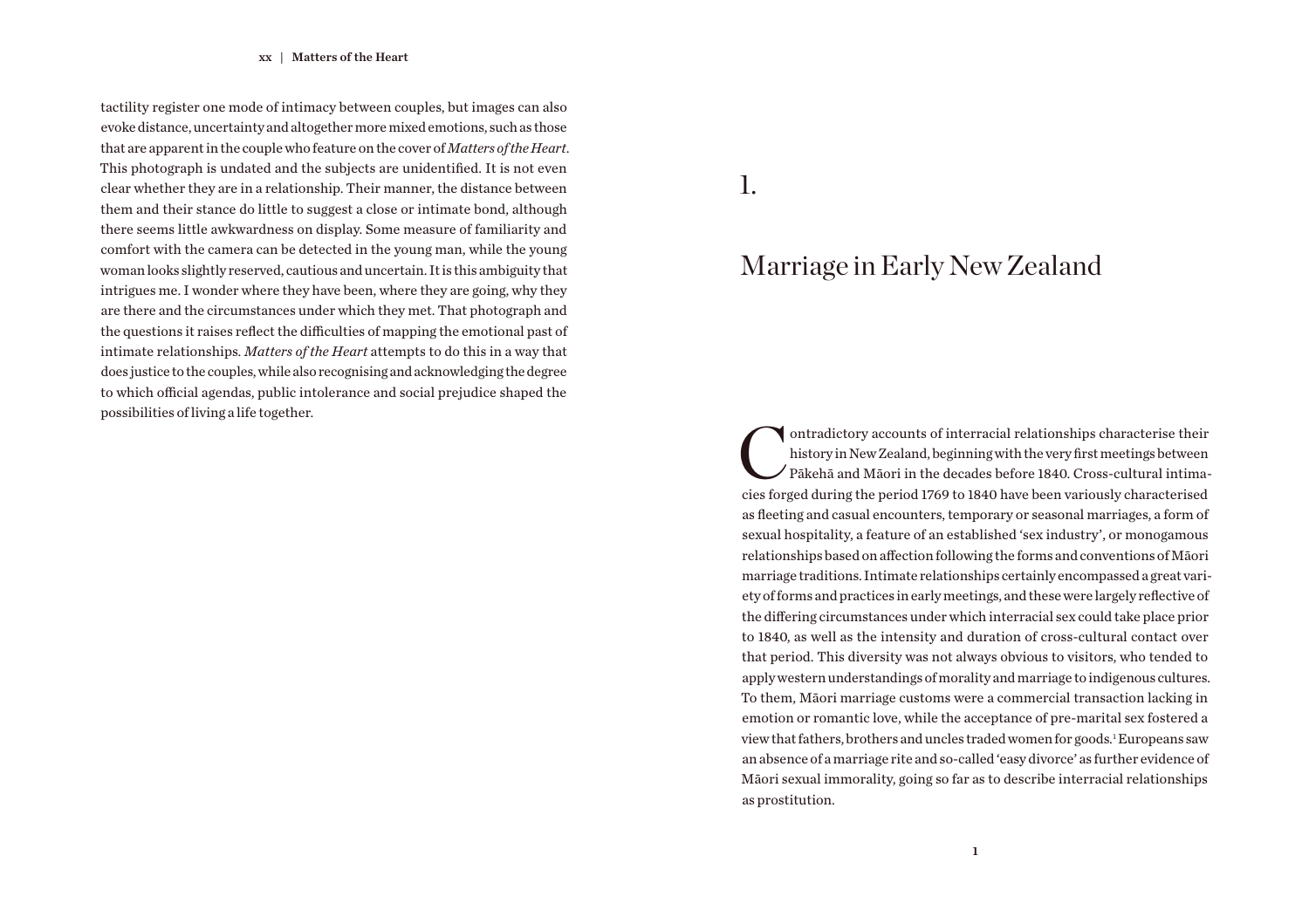2 | Matters of the Heart Marriage in Early New Zealand | 3

Into this world entered traders and sailors, who settled onshore on a semi-permanent basis, and built up intimate ties with Māori women. Their work in the extractive, resource-based timber, shipping and whaling industries was connected to a trade in goods, as well as in women's bodies. As we shall see, while several different forms of marital patterns existed alongside each other in the decades prior to 1840, the most common form was temporary marriage, which lasted as long as the ship was in port, and tended to be monogamous in character and affectionate in nature. A 'sex trade' and love matches could exist within the same culture, and Māori used both to govern newcomers, but they also welcomed formal alliances through marriage, in a manner that followed recognisable local practices and rituals. By 1840, when around two thousand mostly male newcomers had settled on the land and created communities, a particular marriage culture had evolved that followed Māori marriage customs, but also drew upon practices from the maritime world, which were more civil than religious in form and spirit.

## *Voyagers and visitors*

From the moment Poverty Bay was sighted by James Cook and his crew on 6 October 1769, newcomers associated Māori sexual behaviour with a set of 'degrading' practices, including polygamy and 'easy divorce'. During a six-month circumnavigation of New Zealand's coastline, Cook and his crew spent 56 days onshore. The scientific objectives of the voyage required long periods at anchor to allow for the gathering of data, which happened with regularity, and the time on land offered ample opportunity to observe local women and sexual customs.2 These early meetings were tentative, and cautious, and were characterised by sexual propriety and decency, with visitors careful to follow the customs of the local people. Joseph Banks observed that

such of our People who had a mind to form any connections with the Women found that they were not impregnable if the consent of their relations was asked, & the Question accompanied with a proper present it was seldom refused, but then the strictest decency must be kept up towards the Young Lady or she might baulk the lover after all.3

Women were cautious of the strangers.4 At Tolaga Bay, Banks described the local women 'as great coquets as any Europeans could be, & the Young ones as skittish as unbroken fillies'.5 Young women were able to exert a measure of sexual freedom, but married women were off limits. French explorer Marion du Fresne, who spent April to July 1772 in the Bay of Islands and communicated with local Māori in the Tahitian language, was warned against them.<sup>6</sup>

Despite some uncertainty, communities of Māori were interested in these strangers and their goods, and were hospitable and willing to interact and to trade. But while men could arrange for a measure of comfort if they followed local custom, not all prospective suitors were successful. When anchored at Totaranui in February 1770, Banks observed that

One of our Gentlemen came home to Day abusing the Natives most heartily, whom he said he had found to be given to the detestable vice of Sodomy; he, he said, had been with a family of Indians [Māori], & paid a price for leave to make his addresses to any one Young Woman they should pitch upon for him; one was chose as he thought who willingly retired with him, but on examination prov'd to be a Boy, that on his returning & complaining of this another was sent who turned out to be a Boy likewise; that on his second complaint he could get no redress but was laught at by the Indians: Far be it from me to attempt saying that that Vice is not practised here; this however I must say, that in my humble opinion this Story proves no more than our Gentleman was fairly trick'd out of his Cloth, which none of the Young Ladies chose to accept of on his terms, & the Master of the family did not chuse to part with.7

Historian Chris Brickell cautions against use of this as evidence of Māori acceptance of homosexuality, but this intimate moment does demonstrate some of the rules, community restrictions and protocols placed upon sexual behaviour.<sup>8</sup> Premarital sex was allowed, but it had to be sanctioned, carefully negotiated and a gift given that was commensurable with the rank of the young lady. The terms of negotiation were also clearly set by Māori, not the newcomers, even if this was not clear to the suitor at the time.

While some travellers emphasised Māori women's modesty and decency, others routinely asserted their immorality. In 1769 French officers on the *Saint Jean Baptiste* found the dances of welcome, an important part of hospitality,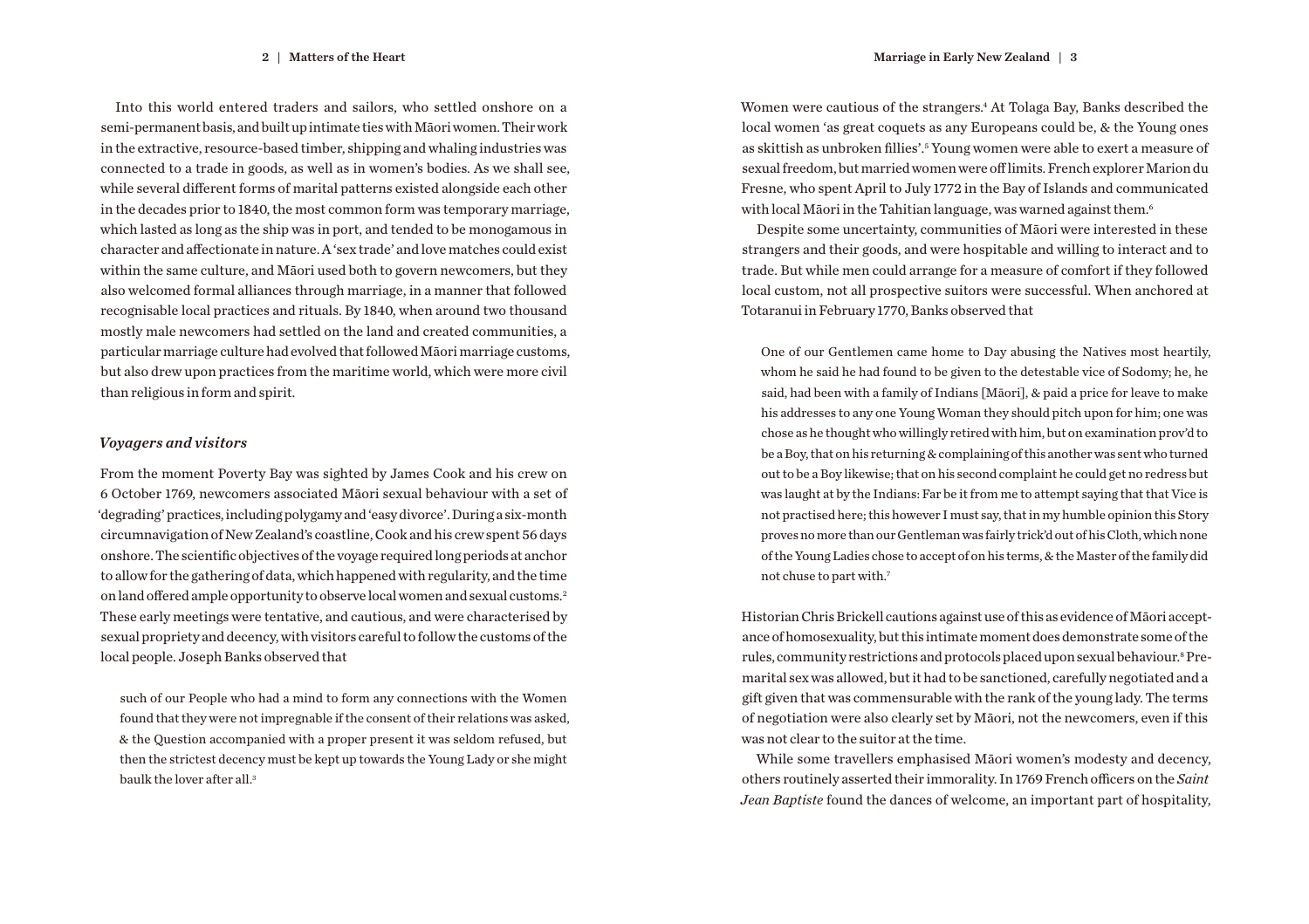'indecent' in gesture and movement, designed to 'entice' and 'stimulate the indifference of the European spectators'.9 When the *Resolution* anchored at Totaranui in 1773, Cook thought the women's displays of indecency and immodesty were encouraged by his crew, who 'are the chief promoters of this vice, and for a spike nail or any other thing they value will oblige their wives and daughters to prostitute themselves whether they will or no and that not with the privicy decency seems to require, such are the consequences of a commerce with Europeans'.10 In 1778 the HMS *Adventure* anchored at Queen Charlotte Sound. Again, a variety of encounters with women took place, encompassing modesty and caution on the one hand and sanctioned sex on the other.<sup>11</sup> Transactional sex seemed to be available too, as the women 'offer'd themselves for sale with as much ease & assurance as the best Strand walker in London, and indeed during our Continuance there, we found them the cheapest kind of traffick we could deal in'.12

To some observers this exchange of goods equated to a sex trade, while others regarded these transactions as forms of marriage in which intimate and affective bonds were sometimes forged. One sailor on the *Discovery* formed a mutual attachment with a young woman that was characterised by little verbal communication but much tender tactility and a desire for co-habitation.13 The scientist George Forster, who was on board the *Resolution* in 1773, noted how one young woman was 'regularly given in marriage by her parents to one of our shipmates' and that she was 'faithful to her husband' in 'rejecting the addresses of other seamen, professing herself a married woman'.14 John Ledyard, corporal of the marines on the *Resolution*, discovered that one of his men had decided to become tattooed, because 'he was conscious that to ornament his person in the fashion of New Zealand would still recommend him more to his mistress and the country he was in'.15 When *The Prince Regent* was about to leave northern New Zealand in 1820, after ten months in the country, the women on the ship were ordered off after having 'lived on board and with the same persons since we returned from Shukehanga [Hokianga]. They imitated as far as they could the English manner of dress, conformed themselves to English customs, and showed as much regard for their protectors as they could for their real husbands.'16 Some men chose to desert ship for their partner. When Robert Hill's vessel was at anchor at Whangaroa, he absconded and was welcomed into the community. On being recaptured, he was placed

in custody but disappeared again. He was eventually found in a hut embracing his lover, 'crying and sobbing in the same melancholy manner as is customary with these islanders after a separation of any length of time'.<sup>17</sup>

As more ships visited the Bay of Islands, and more of them stayed for longer periods of time, the character of interracial relationships changed and monogamy became a defining feature of the accounts.18 In May 1820 the *Dromedary* and *Coromandel* arrived in the Bay of Islands, carrying missionaries as well as trade goods.19 Anglican missionaries, by this time firmly established in the northern reaches of the country, linked women's supposed sexual degradation to Māori men's desire for muskets.<sup>20</sup> Ships officers and crew had a very different experience. In his statement that 'several women lived on board' the *Dromedary*, Alexander McRae pointed to the practice of temporary marriage.<sup>21</sup> Dr Fairfowl, who was also on the *Dromedary*, witnessed chiefs 'offer[ing] their sisters and daughters for prostitution', but noted that they 'expect a present in return'.<sup>22</sup> One of the core features of Māori marriage is the gift-exchange, but this practice incited contradictory interpretations of marital culture when it was witnessed by outsiders. Where some visitors saw it as evidence of the cementing of an affectionate bond, others saw it as prostitution. Gift-exchange was a normal rite followed in Māori marriage custom, and its presence in the establishment of these short-term relationships suggests that they were socially sanctioned and were limited to unmarried women.

Short-term gain made through temporary marriages in the form of goods was acceptable as long as it did not affect the future prospects of a young woman. In one case, the son of a master of a vessel was publicly accused of attempting to seduce the sister-in-law of a chief.<sup>23</sup> She claimed that 'one of the sailors had given her a nail, and promised her another, if she would consent to grant him certain favours; but she refused, and would not by any means be prevailed upon, telling him, she was the wife of another man, and consequently tabooed [tapu]. She confessed, however, that she kept the nail the man had given her; but persisted in declaring that no criminal connection had taken place between them.'24 The offer or acceptance of goods did not equate with a sanctioned relationship in this instance, and nor did it always in fact indicate that a sexual encounter had occurred.

Although many observers regularly portrayed Māori women as subject to coercion from men to have sex, it appears that they had a certain degree of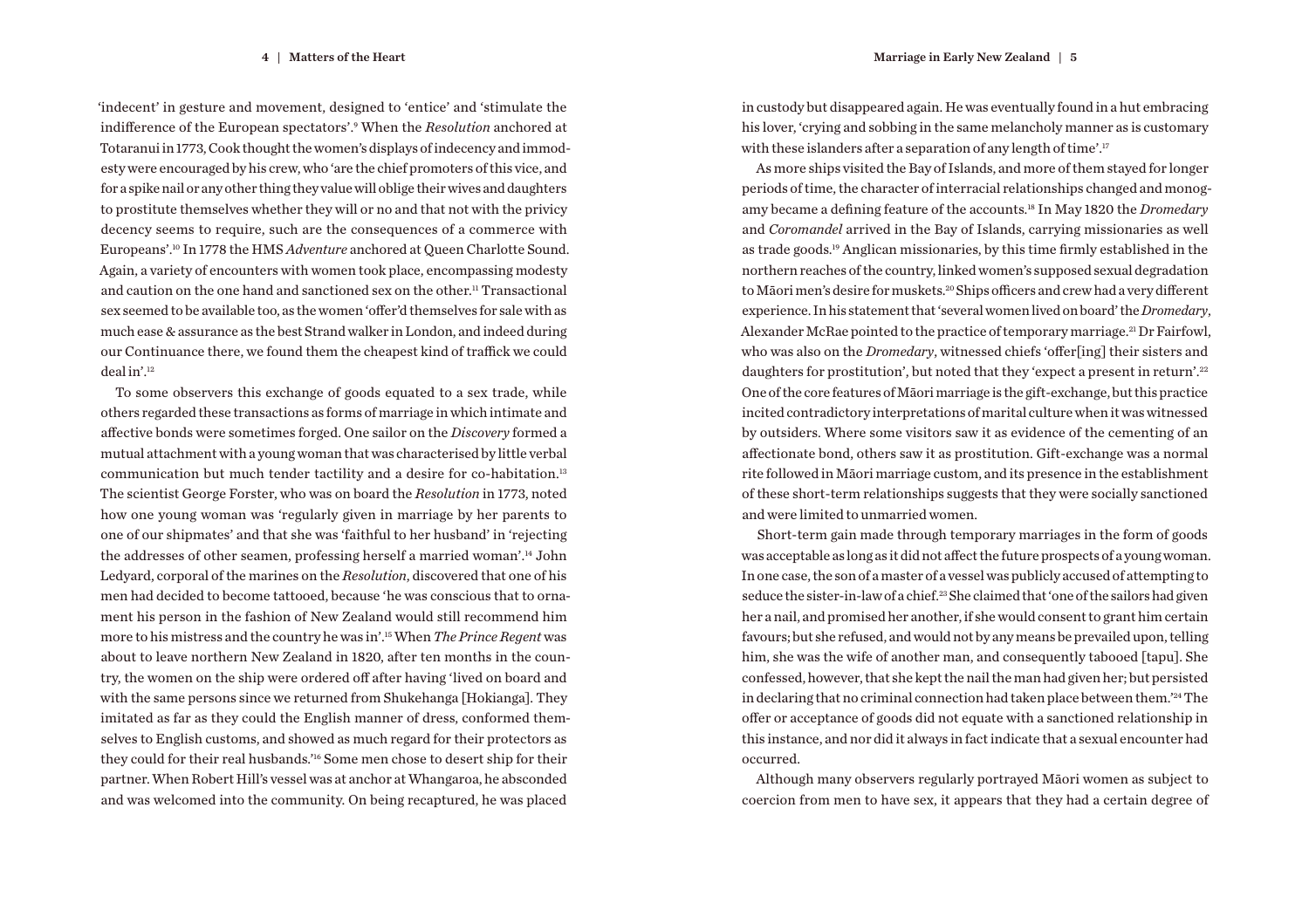autonomy in entering these relationships: they could reject offers, they could encourage a relationship, and they could also negotiate personal and material conditions before committing to a partner. However, it is difficult to make generalisations about the degree to which women had control over these encounters.<sup>25</sup> as the available archives, written mainly by elite white men, leave the historian with a very uneven record in which Māori women are described and acted upon, rather than being autonomous individuals with their own desires. In addition, there is the question of coercion of Māori women by their own kin. Research by Bruce Biggs, Berys Heuer, Kathryn Rountree and Anne Salmond has found that family and community monitored women's relationships, and the amount of control or choice a woman had in these situations was connected to her social rank.26

Short-term visitors to northern New Zealand in the 1830s continued to define interracial sexual relationships as casual and commercial in character. In 1834 W. B. Marshall found 'a country where chastity is not esteemed a virtue in the unmarried female'.27 He claimed that transactional sex was common at Kororāreka (Russell) and was 'carried out under the immediate sanction of the masters of ships belonging to England and her colonies'.28 Edward Markham sojourned at Hokianga and the Bay of Islands for nine months in the early 1830s, and regarded Māori women as sexually lax and promiscuous, a state of affairs he felt was encouraged by male relatives for commercial gain 'as they [the Stranger, or White man] give the Father a Musket or the Mother a Blanket'.29

We cannot dismiss the possibility of a sex trade existing in early New Zealand. An argument that the mere existence of a form of gift-exchange within these early negotiations indicates that the relationship established was a 'marriage' is too simplistic. In his work on cross-cultural encounters at Hauraki, Paul Monin found that two main forms of gift-exchange co-existed, functioning as a form of barter and sale on the one hand, in which exchanges of material goods could take place on the spot, while the other involved negotiation and drew the recipient into a set of social relationships, duties and obligations.<sup>30</sup> Because gift-exchange could be both a communal and an individual practice, sexual relationships could also be negotiated in a similar manner.<sup>31</sup> When Edward Markham gave a shirt to the father, a box of lucifers to the mother and a 'handkerchief to the young lady herself', he was drawn temporarily into a nexus of social obligations, but direct exchange was also possible, as when he gave a woman 'pipes and tobacco'.<sup>32</sup>

Sex was also more likely to be treated as a commodity when the woman was not of chiefly rank.33 From the 1830s, when traders and whalers set up onshore for a stretch of months or years, and many for life, the social functions of giftexchange became more significant as the cement of long-term relationships, which tended to follow the form of customary marriage and to draw newcomers into Māori families and communities.

## *Settling on the land*

The scientific voyages of the late eighteenth century were superseded by the arrival of ships and crew with commercial objectives in mind, drawn by the extractive industries of flax, sealing, whaling and the timber trade. From the early 1800s whaling vessels and British naval ships called into northern harbours for provisions and timber. About 50 ships visited northern parts of the country between 1806 and 1810, increasing to 92 between 1815 and 1822, followed by a substantial increase in the 1830s as the colonial whaling trade matured.34 Some men took the opportunity to abandon ship. *The Hunter*, out of Port Jackson (Sydney), visited Hauraki for timber spars in 1799, and several men stayed on in the region rather than go to India, including Thomas Taylor, who entered into a relationship with a local woman.35*El Plumier* and the *Royal Admiral* arrived in Hauraki in March and April 1801 respectively, and both encountered Taylor, who provided information as well as assistance to them.36 In 1804 the *Lady Nelson* anchored at a bay opposite the Cavalli Islands, where a prisoner, James Cavanagh, absconded.37

Taylor and Cavanagh were part of a small group of men living with Māori in the early decades of the nineteenth century who were popularly known as Pākehā-Māori. Others such as Jacky Marmon, Barnet Burns and John Rutherford were welcomed into Māori communities once they proved their worth. Prior to 1824 Pākehā-Māori lived with tribes on sufferance or as captives, that is, if they managed to survive in the first place.38 With the introduction of muskets into tribal warfare from the mid-1820s, their status increased as their knowledge and skills became useful, when they fought alongside people who were now their kin and acted as mediators between cultures. Many of these men accepted marriage, which was a common feature of their life in New Zealand, primarily because it tied them to a patron and gave them protection.39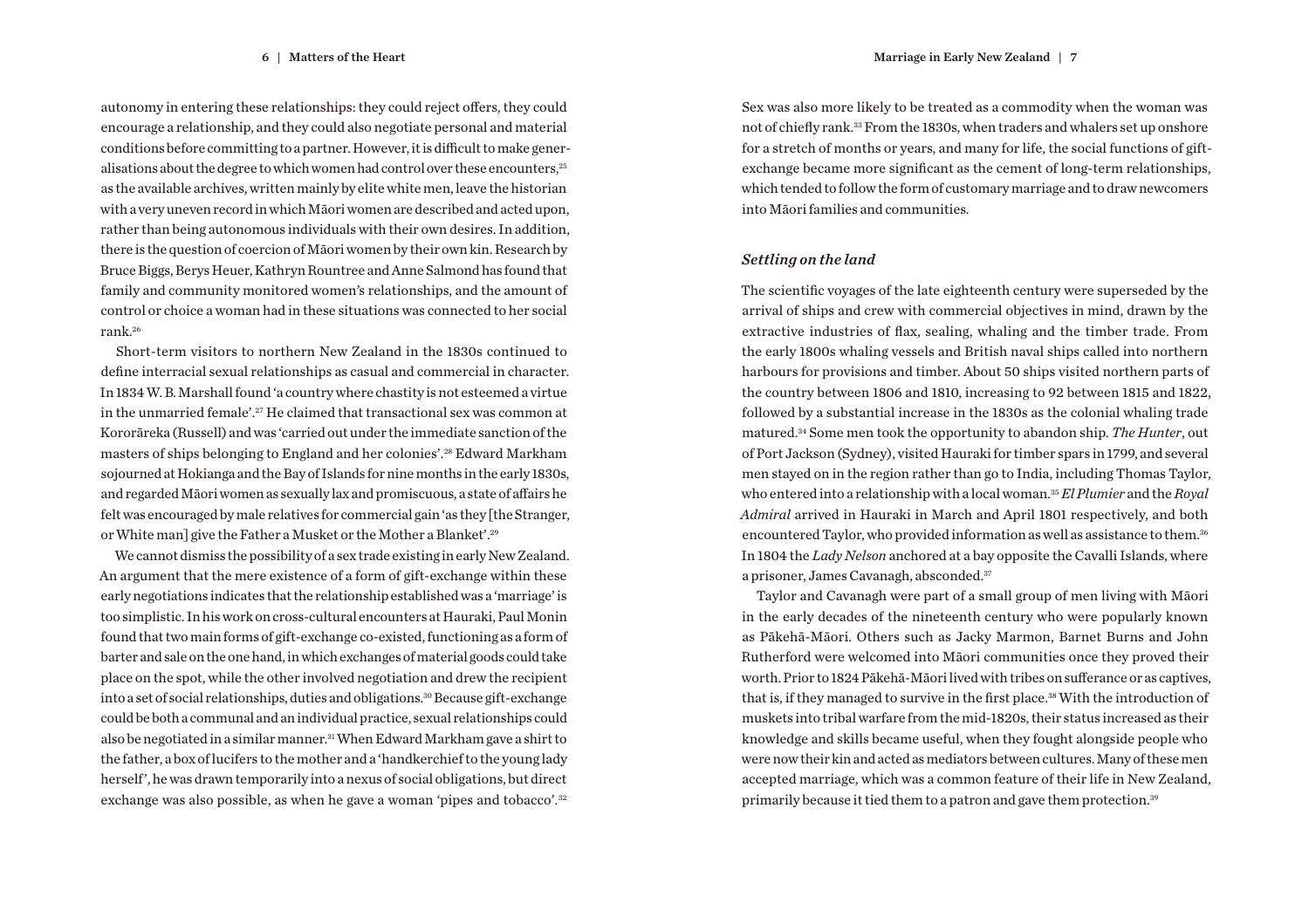While the timber trade was getting established in northern New Zealand, sealing gangs entered Foveaux Strait at the southern end of the country. Men were dropped off and left for a period that could range from months to several years, giving them plenty of scope to form relationships with local communities, whether economic, affective or both. Just like Pākehā-Māori, these men were able to survive in an inhospitable environment because of their intimate relationships, which gave them protection during moments of danger. Sealer Jack Price owed his life to his wife, Hinewhitia, with whom he was living at Pahia, Foveaux Strait, in 1826.40 Rising tensions between Price and a competing trader, Robert Kent, caused Price to act rashly. He sullied Kent's reputation amongst Ruapuke Māori, insinuating he was a slave and a man with no authority. Luckily for Price, Hinewhitia's high status prevented the situation from escalating: any attack on her husband would have constituted an attack on her powerful family at Otago and would thus have required a commensurate action in response.<sup>41</sup>

Sealers were small in number and the industry fleeting. It was whaling, and initially bay whaling, as well as the associated timber trade, that brought the largest number of newcomers to New Zealand. Six whaling ships were reported to be active in northern New Zealand in 1801.<sup>42</sup> With its sheltered harbours and mild climate, the Bay of Islands was popular amongst bay whalers who customarily dropped anchor offshore in search of whales and processed their catch on board ship. Bay whalers were highly mobile, often calling into ports to pick up provisions or for relaxation, with stays ranging from a few days, to weeks or months.

By the late 1820s bay whaling had given way to shore whaling, which greatly expanded in the 1830s. Requiring men to live onshore, the industry encouraged the creation of trading posts at port-based communities, and attracted a semi-permanent population to them, often living alongside or with Māori. This expansion occurred as Sydney and Hobart owners entered the industry and looked further afield to build stations. They found the shores of New Zealand ideal: these trading posts could be outfitted and staffed with ease from New South Wales or Tasmania, goods could be safely stored and the oil uplifted on a regular basis. In the North Island, stations were established along the Kapiti coast, in the Hawke's Bay, and along the Waikato and Taranaki coastlines. In the South Island, they proliferated in the far south, at the Marlborough Sounds, and at Banks Peninsula. Whaling stations also operated out of the Chatham Islands.

By 1844 there were 32 stations operating along New Zealand's coasts employing 650 men in all.43 By 1847 there were reported to be at least 800 men employed at the whaling 'colonies' around Cook Strait alone.<sup>44</sup>

In northern New Zealand a range of extractive industries attracted semi-permanent settlement. By 1835 missionary William Yate found several industries flourishing near harbours around the northern parts of the country, including flax trading at Kāwhia and Thames, and timber trading at the Hokianga, with many more men attached to the trade as agents or provisioners.45 These men founded small settlements, some with comfortable surroundings. At Hokianga eleven sawyers had settled at Mangamuka in 1834, where they lived in 'mostly weather boarded and lined' houses, 'some of them very nice'.46 These men were attached to the busy shipbuilding yard at Te Horeke, established in the mid-1820s by Sydney-based merchants looking to profit from the increasing number of ships coming into the Hokianga harbour. In November 1827 Augustus Earle described it as a 'snug little colony' made up of stores, dockyards and private homes.47 By 1836 there were 90 men living along the banks of the harbour associated in some way with the shipbuilding industry. Ten years later the population had expanded considerably, with 537 Europeans in residence, a number of whom were married to Māori women, and 92 'half-castes' living in the Hokianga and the Bay of Islands.48

Maritime trades connected ports and brought worlds into contact and conflict, and also settled newcomers on the land. Men from a range of different cultural and ethnic backgrounds came together at shore whaling and trading stations. While the majority were of British, Irish or Australian origin, New Englanders, Portuguese, South-east Asians, Native Americans and African Americans, Canadians, West Indians and Polynesians also staffed the stations. In 1846 missionary Johannes Wohlers described the set of men living and working in southern New Zealand, where numerous whaling stations had been established, as cosmopolitan in character. To describe them as 'European does not seem to me correctly applicable', he wrote, 'because some of these Pakeha are Americans, Australians and Tahitian Islanders'.49 American whaler George Stubbs worked out of Kapiti. There were French whalers based on Banks Peninsula and the East Cape, while part-Aboriginal whalers Thomas Chaseland and Ned Tomlin worked at Otago and Hawke's Bay stations respectively. Dutchman James Wynen was based at Port Underwood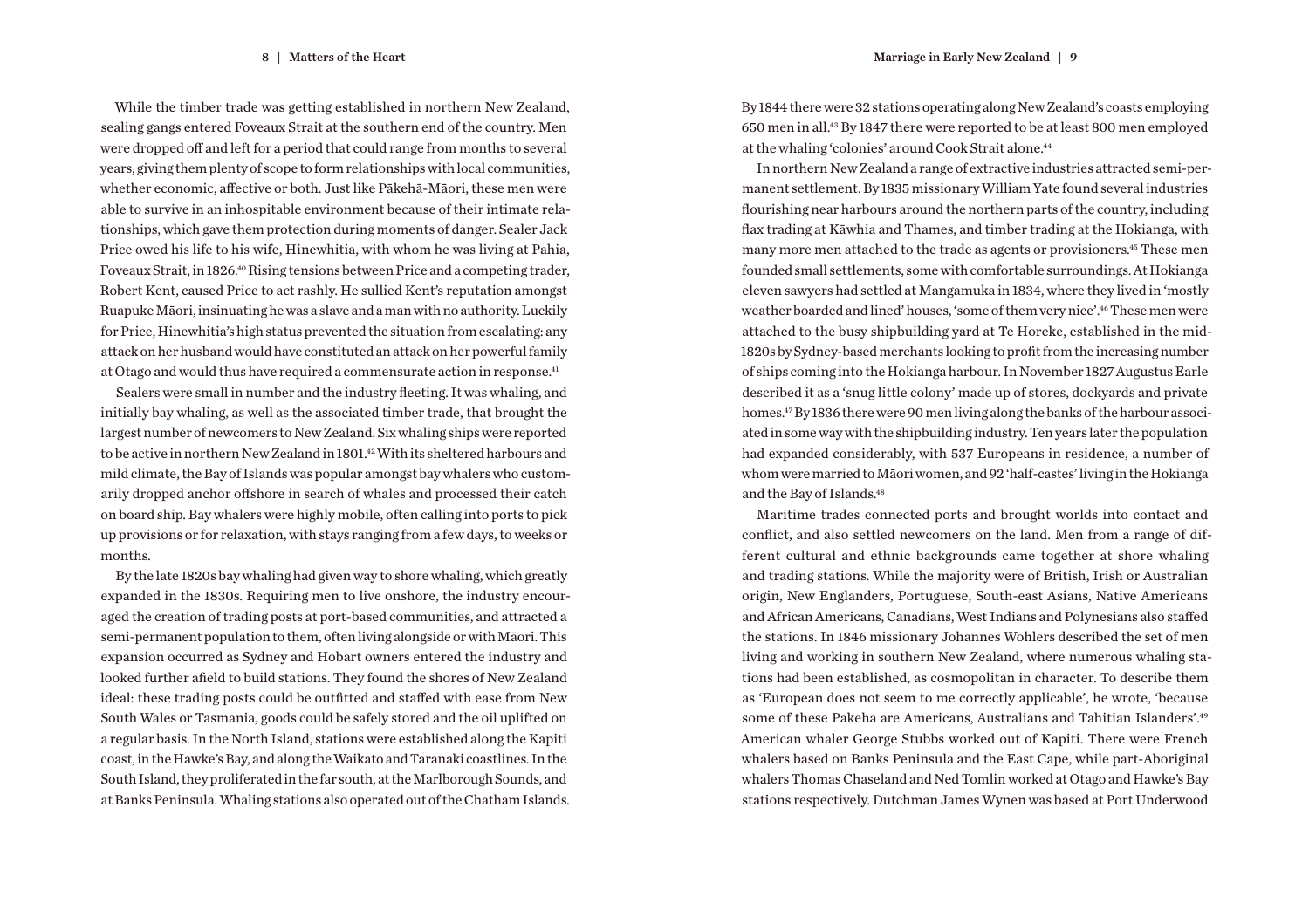before going into trading on his own account; another Dutchman, William Kento, was based on the East Coast; Austrian Frederick Sturm whaled out of Mahia; and William Low, from Antigua, worked at the Taieri station in Otago. Also in Otago were William Apes, a Native American of the Pequot tribe, and Spanish sailor Emmanuel King who worked out of Moeraki. African American John Williams lived with his wife Auwahine at Ōtākou; and further south, John Hunter, who settled at The Neck on Stewart Island, is believed to have been of native Canadian ancestry.<sup>50</sup>

Moving the business of whaling and trading as well as numerous men onto shore on a more permanent footing required careful negotiation, and the acknowledgement that Māori controlled the economic fate of these newcomers as well as their personal safety. Marriage became one of the most important ways in which this transition took place, and along with this came the application of marriage custom to newcomers in a more extensive way than previously. Indeed, all employees of a station, ranging from the manager, through to the clerk, coopers, carpenters and lower ranked sailors, were drawn into communities through marriage. So widespread was interracial marriage at the settlement of Ōtākou, for instance, that surveyor J. W. Barnicoat found there 'were no women they told us belonging to the village [in 1844], probably from the same cause as elsewhere – the whites intermarrying with native women'.51

## *Māori marriage*

Marriage came about in Māori society through several processes. One could gain a husband or wife by choice; through political alliance, usually in the form of taumau (the betrothal of children); or through the custom of muru (plunder) or during war by the taking of captives. Māori ethnographer and anthropologist Mākereti Papakura characterises most marriages in Māori society as 'love matches',and women from all classes (except captives) could choose their partners.52 But even when a couple fell in love, some form of family consent and community agreement to the relationship were still usually required,and a great deal of thought and careful consideration went into arranging such unions.53 There were also times when chiefly families sought to forge political ties through the practice of taumau, or to use marriage to bring peace between tribes. Betrothals were negotiated by communities, and

were often intertribal: out-marriage was sometimes desired, particularly if the relationship brought advantage to a tribe, hapū or family, and helped to forge or further strengthen economic and political ties.<sup>54</sup>

Other marriages were formalised through the custom of muru of a man's goods. Primarily because marriage played important social, political and economic functions in tribal society, Māori frowned upon any action that could possibly disrupt a betrothal or marriage, cause political strife or upset finely balanced relationships. In order to resolve tensions, they used a number of social controls and procedures to deal with violation of marriage custom or an insult to the prestige of a family. Illicit encounters, particularly pūremu (adultery), were a 'legitimate cause (take) for retaliating against the offenders and collecting compensation', which usually involved the taking of property by muru.55 According to the ethnographer Elsdon Best enacting muru enabled a community to legitimise a relationship that had not been 'proposed, discussed, and arranged', and meant compensation could be gained.56

No matter the rank of an individual or the circumstances of the marriage, the pākūwhā (marriage ceremony) normally involved negotiation between families, gift-exchange to cement the agreement, and feasting after the formal handing over of the bride. This was the framework in which interracial marriages took place, and they tended to follow the practices set out under Māori custom, requiring at the very least public acceptance of the couple and giftgiving to confirm the marriage.

Historians have debated the extent to which marriages forged between Māori and traders or whalers in the pre-1840 decades were simply strategic alliances, simple commercial transactions devoid of love or affection. There were many reasons why male newcomers welcomed marriages, with most couples coming together for a combination of love, comfort, politics and pragmatic need. While visiting northern settlements in the early 1830s, Edward Markham concluded that arrangements between interracial couples there were entered into for pragmatic reasons, to secure the safety of men so they were 'not robbed or molested', in addition to offering domestic comfort and a cure to loneliness. Sentiment was also part of the equation, for Māori women sometimes made their own choices and would 'suffer incredible persecution for the men they live with'.57 Marriage certainly helped some individual traders to gain an economic footing and social prominence. American William